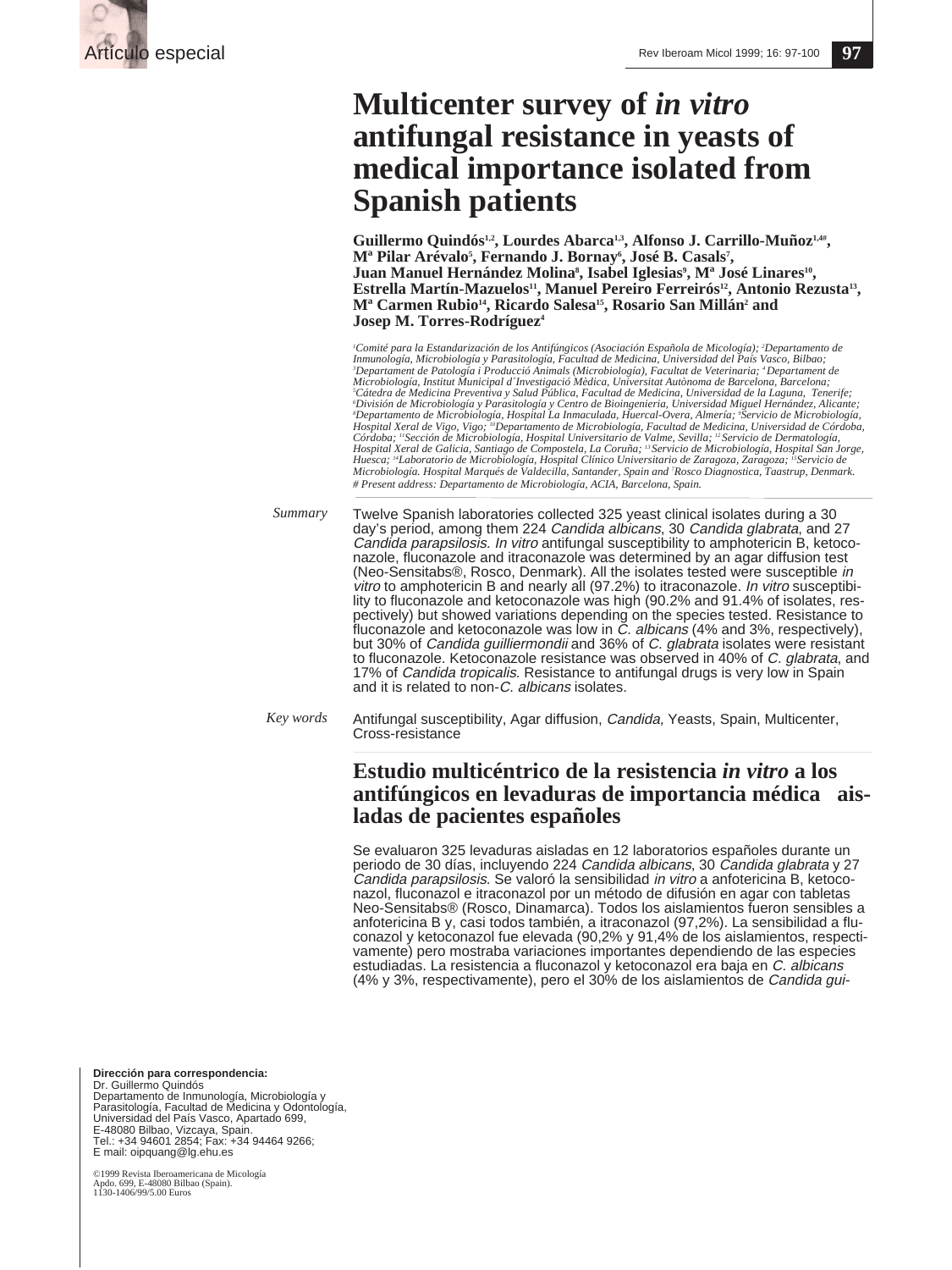lliermondii y el 36% de los de C. glabrata eran resistentes a fluconazol. Se observó resistencia in vitro a ketoconazol en el 40% de los aislamientos de C. glabrata y el 17% de los de Candida tropicalis. La resistencia a los antifúngicos de uso habitual es muy baja en España y está asociada a los aislamientos de especies diferentes a C. albicans.

Sensibilidad a los antifúngicos, Difusión en agar, Candida, Levaduras, España, Multicéntrico, Resistencia cruzada

The increasing importance of severe mycoses caused by yeasts in hospitalized and immunocompromised patients has raised the use of systemic antifungal agents and the development of new drugs or new formulations of old antifungals [1-3]. Amphotericin B is still the gold standard for treatment but other new and less toxic antifungals have been developed and many studies reflect their utility in the clinical setting [2]. *In vitro* resistance to amphotericin B is reduced and no clinical evidence of this phenomenon is observed in therapeutical use of this antifungal agent [4]. Resistance to fluconazole has been reported in HIV-infected patients with oropharyngeal candidiasis and long-term treatment with this drug and a selection of natural resistant species, as *Candida krusei*, has been observed in bone-marrow transplant patients treated prophylactically with fluconazole [1-3]. *In vitro* susceptibility testing of yeasts with these antifungals is important to establish the susceptibility patterns of isolates recovered from different regions and countries and to detect the prevalence of resistant isolates.

A collaborative resistance survey was carried out with the aim of investigate the susceptibility patterns of Spanish yeast clinical isolates to the most commonly used systemic antifungals: amphotericin B, ketoconazole, fluconazole and itraconazole.

#### **MATERIAL AND METHODS**

*Study design*. Twelve Spanish hospital and university-affiliated laboratories collected 325 yeast clinical isolates during a 30 day's period in 1994, among them 224 *Candida albicans,* 30 *Candida glabrata,* and 27 *Candida parapsilosis* (Tables 1 and 2). Participants were

| <b>Table 1. Sources of the studied isolates</b> |
|-------------------------------------------------|
|-------------------------------------------------|

**Table 2.** Species distribution for the 325 clinical isolates evaluated.

| <b>Species</b>          | No. of isolates |  |  |
|-------------------------|-----------------|--|--|
| Candida albicans        | 224             |  |  |
| Candida glabrata        | 30              |  |  |
| Candida parapsilosis    | 27              |  |  |
| Candida tropicalis      | 12              |  |  |
| Candida guilliermondii  | 10              |  |  |
| Cryptococcus neoformans |                 |  |  |
| Other fungal species    | 18              |  |  |

*Identification of yeasts.* The isolates were identified by conventional mycological methods, such as germ tube test, chlamydoconidia production and microscopic morphology on corn meal agar (Oxoid, UK) with Tween 80 by the Dalmau method [5], as well as biochemical characterization with the ATB ID 32C system (BioMérieux, France).

*Agar diffusion test.* The growth inhibition zone and the category (resistant, intermediate and susceptible) were determined for amphotericin B (AMB), ketoconazole (KTZ), fluconazole (FLZ) and itraconazole (ITZ) using a commercial agar diffusion test with Neo-Sensitabs® tablets (Rosco, Denmark) [6-15]. Neo-Sensitabs® sensitivity testing is a standardized agar diffusion method which includes antifungal agents in tablets of 9 mm of diameter with AMB (10  $\mu$ g), KTZ (15  $\mu$ g), FLZ (15  $\mu$ g) and ITZ (10  $\mu$ g). Inocula contained 5x10<sup>5</sup> cells/ml and was prepared from an overnight subculture on Sabouraud Glucose Agar (Difco, USA), obtaining suspensions corresponding to McFarland 0.5 standard and then diluted (1:2) with sterile saline solutions. For *Candida krusei* strains, inocula was equivalent to McFarland 0.5 standard, diluted 1:10 in

| Town                    | No. of isolates |     |            |            | Clinical specimen |            |                |            |            |
|-------------------------|-----------------|-----|------------|------------|-------------------|------------|----------------|------------|------------|
|                         |                 | ODT | <b>VAG</b> | <b>BLO</b> | URI               | <b>PER</b> | <b>S&amp;N</b> | <b>RTR</b> | <b>CSF</b> |
| Alcoy (Alicante)        | 30              |     | 14         |            |                   |            |                |            |            |
| Barcelona               | 27              |     | 13         |            |                   |            |                |            |            |
| Bilbao                  | 56              | 45  |            |            |                   |            |                |            |            |
| Córdoba                 | 30              |     |            |            |                   |            |                |            |            |
| Huércal-Overa (Almería) | 13              |     |            |            |                   |            |                |            |            |
| Huesca                  | 16              |     |            |            |                   |            |                |            |            |
| La Laguna (Tenerife)    | 24              |     |            |            |                   |            |                |            |            |
| Santander               | 24              |     |            |            |                   |            |                |            |            |
| Santiago (La Coruña)    | 18              | 12  |            |            |                   |            |                |            |            |
| Sevilla                 | 30              | 23  |            |            |                   |            |                |            |            |
| Vigo (Pontevedra)       | 31              |     |            |            |                   |            |                |            |            |
| Zaragoza                | 26              |     |            | 21         |                   |            |                |            |            |

asked to include consecutive isolates, only one isolate per species per patient. In Table 2, the number of isolates of each species included in the study are summarized. Assays were performed following the same protocol of identification and susceptibility testing, in the laboratory where the clinical strains were isolated and results reported to the coordinating laboratory.

saline solutions. Two milliliters of each inoculum suspensions were poured onto the agar surface and later removing the liquid in excess. Plates were dried at 35∞C for 15 min and tablets were placed onto the agar surface. Plates were incubated at 35∞C for all the species but *Cryptococcus* spp. isolates were incubated at 30∞C.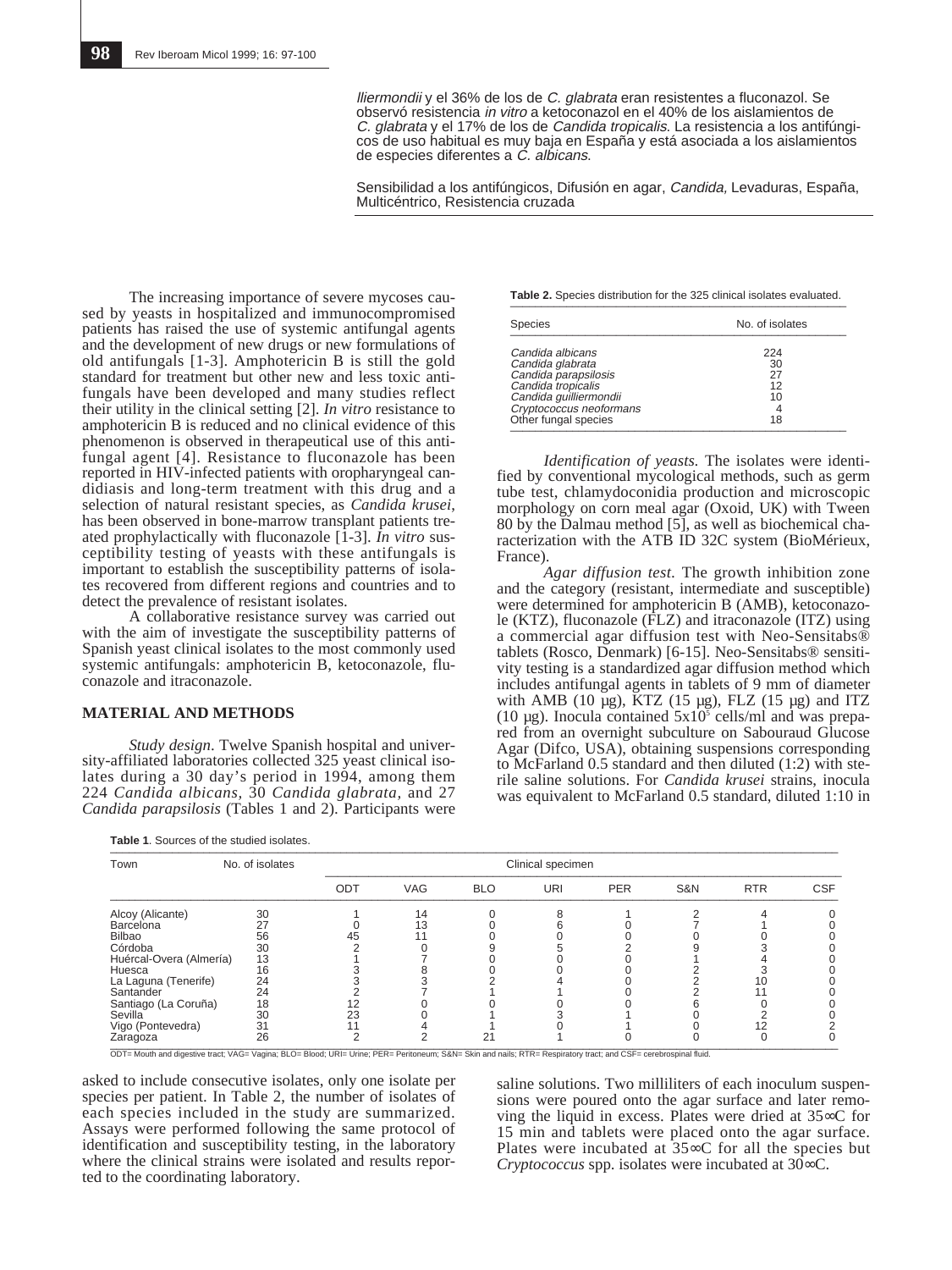**Table 3.** Susceptibility of yeast isolates to amphotericin B, ketoconazole, fluconazole and itraconazole

| Species (No. of isolates)   | Percent of isolates susceptible to |                      |                     |                      |  |
|-----------------------------|------------------------------------|----------------------|---------------------|----------------------|--|
|                             | Amphotericin B<br>(10)             | Ketoconazole<br>(22) | Fluconazole<br>(22) | Itraconazole<br>(11) |  |
| Candida albicans (224)      | 100                                | 96.89                | 95.98               | 97.77                |  |
| Candida glabrata (30)       | 100                                | 60                   | 63.33               | 96.67                |  |
| Candida parapsilosis (27)   | 100                                | 92.59                | 96.30               | 100                  |  |
| Candida tropicalis (12)     | 100                                | 83.33                | 91.67               | 100                  |  |
| Candida quilliermondii (10) | 100                                | 100                  | 70                  | 100                  |  |
| Cryptococcus neoformans (4) | 100                                | 75                   | 75                  | 100                  |  |
| Candida inconspicua (2)     | 100                                | 50                   | 100                 | 100                  |  |
| Candida famata (2)          | 100                                | 100                  | 100                 | 100                  |  |
| Candida krusei (2)          | 100                                | O                    | O                   | 100                  |  |

Figures in parentheses indicate the chosen breakpoint in millimeters.

**Table 4.** Cross-resistance to other antifungals amongst *Candida* resistant to fluconazole.

| Yeasts resistant to<br>(No. of isolates) | No. of these isolates also resistant to fluconazole |              |             |  |  |
|------------------------------------------|-----------------------------------------------------|--------------|-------------|--|--|
|                                          | Ketoconazole                                        | Itraconazole | both azoles |  |  |
| Candida albicans (9)                     |                                                     |              |             |  |  |
| Candida glabrata (11)                    |                                                     |              |             |  |  |
| Candida parapsilosis (1)                 |                                                     |              |             |  |  |
| Candida tropicalis (1)                   |                                                     |              |             |  |  |
| Candida guilliermondii (3)               |                                                     |              |             |  |  |
| Candida krusei (2)                       |                                                     |              |             |  |  |

Shadomy modified medium was used (Yeast Nitrogen Base, asparagine and glucose) with phosphate buffer to pH 7 and containing cloramphenicol to avoid bacterial contamination. Media was heated at 100∞C during 15 min, and then cooled to 60∞C before pouring the medium in Petri dishes (12 cm x 12 cm). A pre-diffusion drying was made at 37∞C during 15 min. After an incubation period of 20-24 h, the inhibition diameter zones were read in mm with a caliper (Mitutoyo, Japan). For AMB the presence of a clear and visible zone was measured, with no colonies inside it. For the azole derivatives inhibition zone was measured up to the limit of colonies of normal size. This test allowed the categorization of the isolates into susceptible, intermediate or resistant, according to the zone diameter interpretative standards. For AMB and ITZ, susceptible strains were those with diameter zones more or equal to 15 mm; intermediate, between 10 mm and 14 mm; and resistant those with no zone at all. For FLZ and KTZ, susceptible strains were those with diameter zones of more or equal to 20 mm; intermediate, between 12 mm and 19 mm; and resistant, with less than 12 mm according to manufacturers instructions [6,7]. The collection and manufacturers reference strains used in the study included C. albicans American Type Culture Collection (ATCC) 90028, *C. albicans* ATCC 90029, *C. albicans* Y01.09 (Pfizer, UK) (susceptible to FTZ), *C. albicans* Y01.19 (Pfizer)(resistant to FLZ), *C. albicans* ATCC 64548 (susceptible to all the antifungal tested), *C. albicans* ATCC 64550 (resistant to ITZ), *C. glabrata* ATCC 90030 (resistant to FTZ) and *C. glabrata* 2238NL (Rosco) (resistant to AMB), and *C. parapsilosis* ATCC 22019 (susceptible to all the antifungal tested) and *C. krusei* ATCC 6258 (resistant to FLZ) as NCCLS Quality Control strains [16].

#### **RESULTS AND DISCUSSION**

*In vitro* susceptibility values of reference strains were inside the limits obtained in previous studies of standardization of antifungal susceptibility tests [10- 12,14,16].

The results of this study have shown that *in vitro* resistance to antifungal drugs is very low in Spain. Influence of geographical factors has been pointed out about resistance levels to AMB and 5-fluorocytosine. All the isolates tested were susceptible *in vitro* to AMB and nearly all (97.2%) to ITZ (Table 3). This high AMB susceptibility rate observed in this study contrasts with the results reported by Torres-Rodríguez *et al.* [17] who described a rate of 2% and 65.5% of resistant and intermediate isolates, respectively, by using the same method. The present results are closer to the therapeutic reality, as clinical resistance to AMB is exceptionally observed with yeasts. Other authors [15,18,19] have observed this absence of AMB resistance by using the same agar diffusion method or broth microdilution methods but some intermediate isolates has been described.

*In vitro* susceptibility to FLZ and KTZ was high (90.2% and 91.4% of isolates, respectively) but showed variations depending on the species tested. Resistance to FLZ and KTZ was low in *C. albicans* (4% and 3%, respectively), but 30% of *Candida guilliermondii* and 36% of *C. glabrata* isolates were resistant to FLZ. Fluconazole *in vitro* resistance (7.7%) is related to isolates from *C. glabrata, C. krusei* or *C. guilliermondii* (comprising <15% of all the isolates tested). These species of *Candida* are characterized by their reduced susceptibility to triazole antifungals, as has been previously described [reviewed in 2,4]. The rate of FLZ resistance is very similar to those previously published in local studies [15,18,20]. Discrepancies between *in vitro* susceptibility to ITZ rate in this multicenter study and that observed by Carrillo *et al.* [15] (97,23% versus 89.1%) could be associated to differences in species distribution of isolates tested in both studies. Ketoconazole resistance was observed in 40% of *C. glabrata*, and 17% of *Candida tropicalis*. The *in vitro* cross-resistance to other azole antifungals amongst yeast resistant to FLZ is shown in the Table 4. Only six resistant strains to ITZ were observed in the 25 resistant isolates to FLZ studied and 13 of them were resistant to KTZ. The differences between susceptibility to ITZ and FLZ could be attributed to the better ability of ITZ to cross the cell membrane in comparison with FLZ [4].

**99**